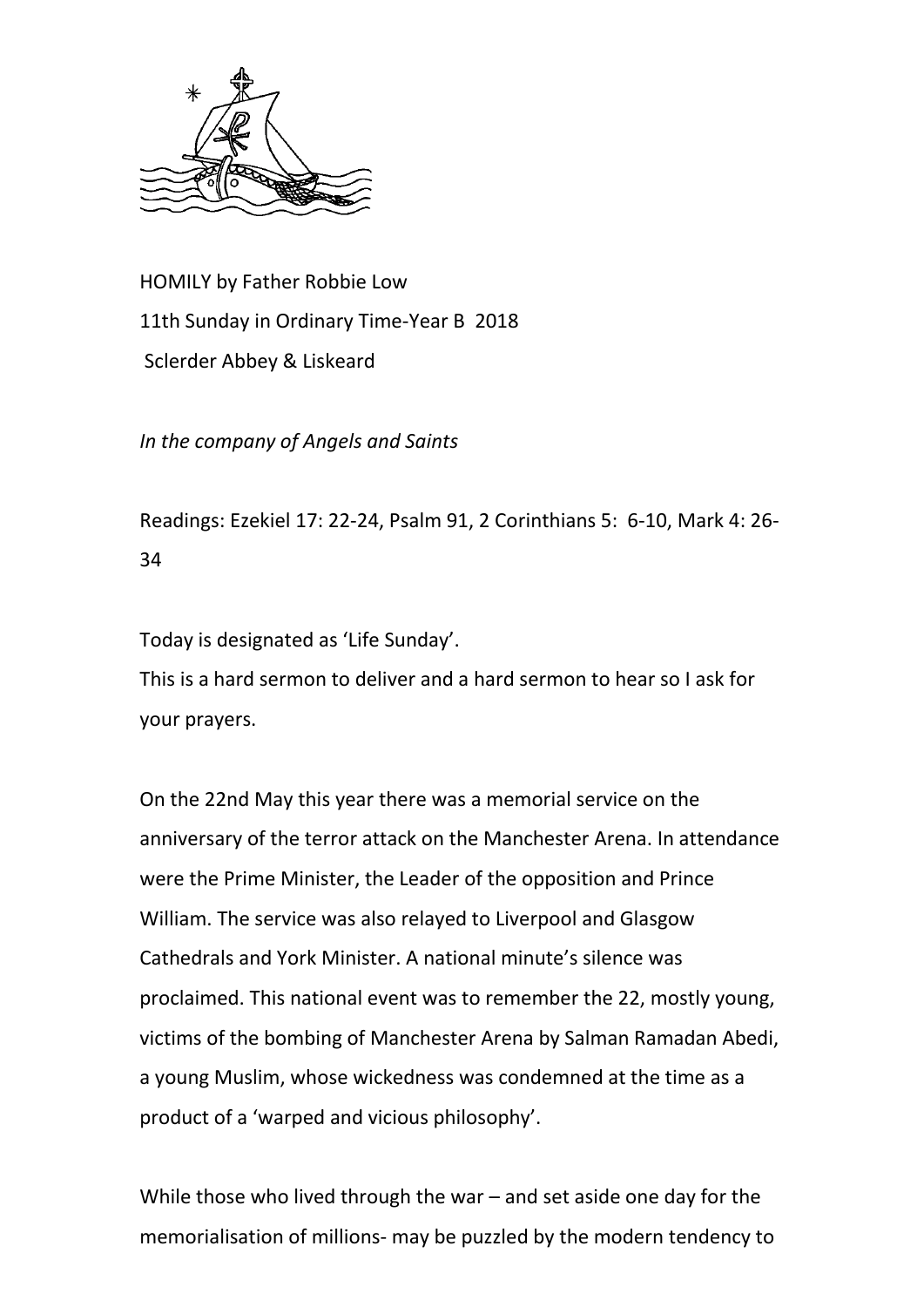memorialise every disaster, outrage and tragedy as national events nonetheless it is how things are done these days. What is most intriguing to me, as a Christian priest, is the coincidental number of the victims of the Manchester attack and the terms of condemnation used to describe the terrorist.

Twenty two innocent people lay dead as a result of his wickedness. Twenty two is the number of innocent lives that are ended……every hour…… **in the abortion clinics of our country.** The very same politicians who wheel out to lament Manchester were quick off the mark in supporting Ireland's lamentable and tragic farewell to its Christian heritage in the recent referendum and the ending of the protection for the unborn. They do so because they have embraced a 'warped and vicious philosophy' which kills, not occasionally, randomly and sporadically but by the hundred thousand and on an industrial scale. They call themselves 'compassionate' and 'progressive'. The organisations that do this, in the usual perversion of language, are designated as 'charities' – performers of acts of love and mercy.

The Catholic Church is now the only organisation that stands across the world in opposition to this deadly creed. In doing so she has a difficult task because she must continue relentlessly to attack the philosophy and culture of death while at the same time offering hope and mercy and the possibility of reconciliation to those women (and men) whose lives have been overshadowed by this unfolding tragedy. Love the sinner. Hate the sin.

I need therefore to say two things.

One on the philosophy that has led our societies to this pass.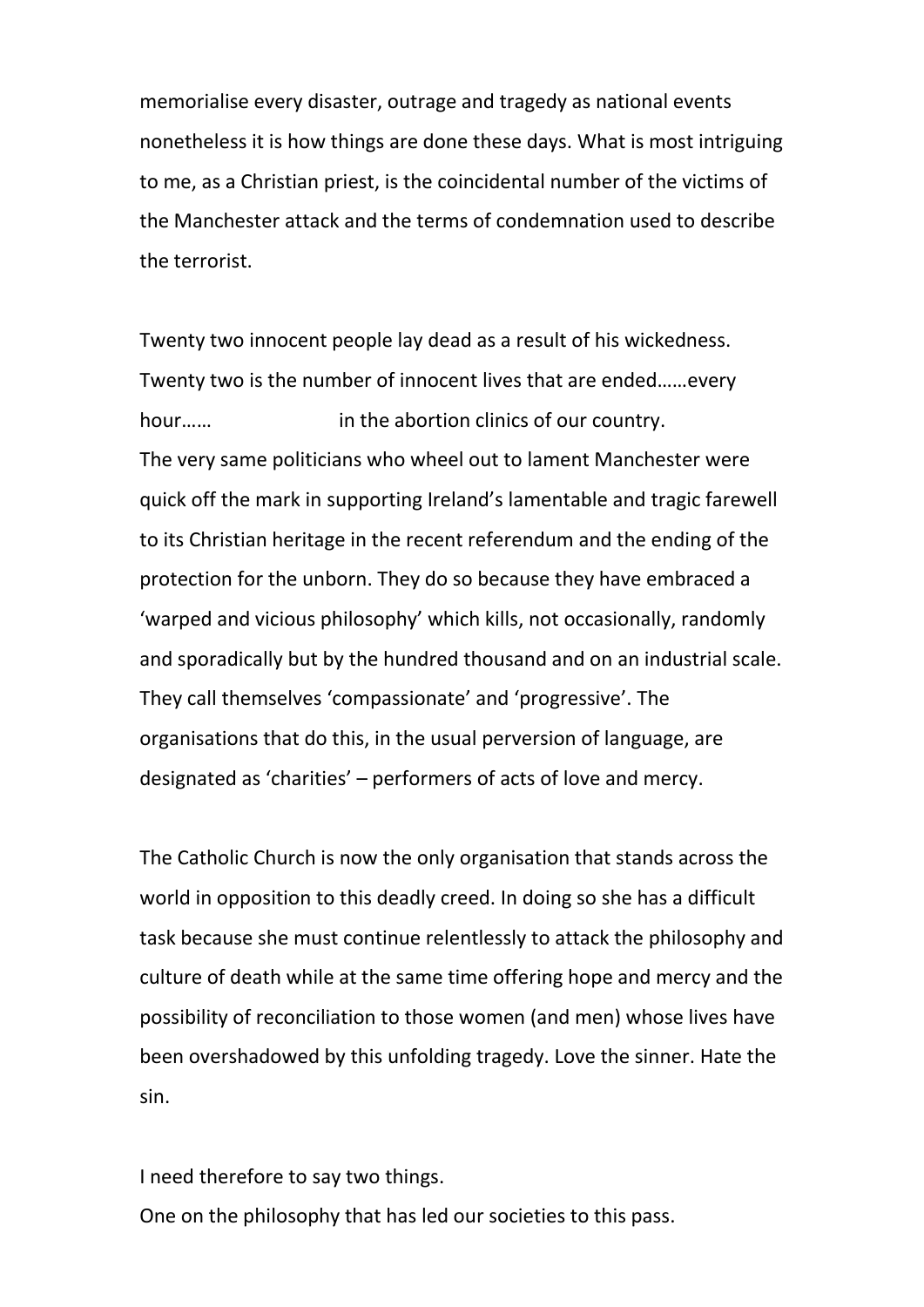The second on how Christ, in the sacraments, can heal the broken hearted.

## First the philosophy.

Historically the rejection of the One true God has always led down this path. The Old Testament is littered with the damage of the return to paganism – for this is what it is. Attracted by the false gods of materialism, the society rapidly descended into hedonism, libertinism and promiscuity. The resulting fruits of this, the unwanted children, were regularly sacrificed to alien gods in the Valley of Hinnom, south of Jerusalem. This was, in Jesus' time, the rubbish dump. It was also the place He used as an image of Hell, 'Gehenna' – the place where the future was sacrificed.

Fast forward to our own time. Within twenty years of defeating a eugenic tyranny that classified whole peoples (Jews) as not really human, we had accepted a philosophy that denied fundamental human rights to a whole category of people (the unborn). The unborn have become the Jews of our time. We have done this in response to a philosophy that emanates from materialism and finds its expression, inter alia, in a feminist imperative that posits a false doctrine of humanity and attempts to buck the reality of human biology. In my lifetime this philosophy has ended more lives than fascism. It is a terrifying thought.

As Catholics we know this and we will not and cannot surrender this sacred ground for the defence of the innocent. But we also have a duty of love and care to those who have been wounded by their participation in monumental sorrow.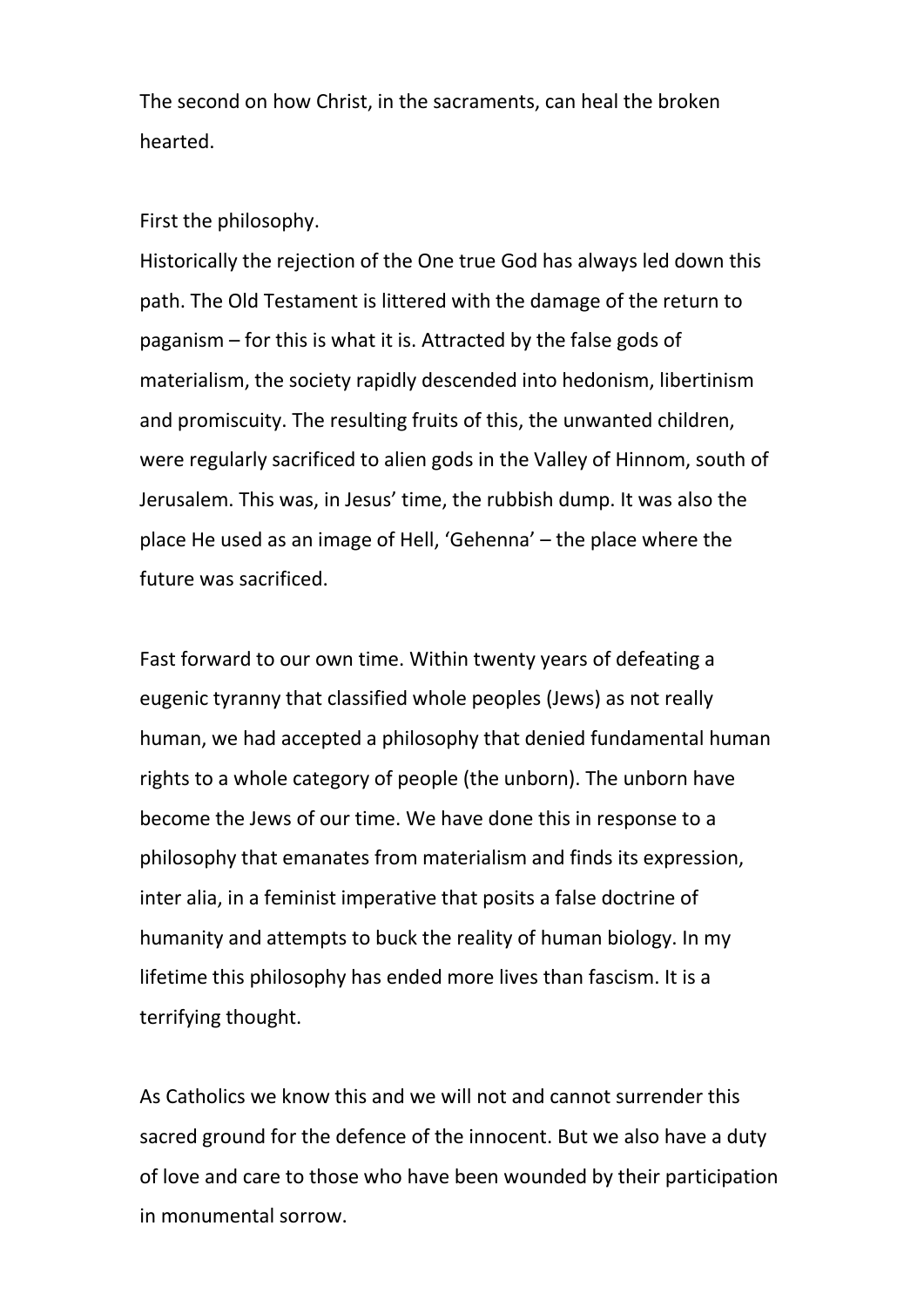## What can be done?

The reality, I know from forty years of pastoral conversations, is that those who have gone through this trauma, voluntarily, unwillingly, in panic or in ignorance, carry an immense burden of regret and, to them, what seems unresolvable distress. There is also the sheer loneliness – who can you possibly talk to about such a thing? The lost child is never forgotten, always mourned in the secret places of the heart. Here the secularists have nothing to offer. The Church of God can offer much. First of all in the Sacrament of Reconciliation there is the possibility of the acknowledgement of the most difficult truth, face to face with God and in the company of a fellow sinner, the priest, in absolute confidence. What you cannot forgive yourself for, God can. More than that God longs to welcome you home from the loneliness of sin into the warm embrace of His unfailing love.

But the ministry of the Church does not end there. Having received the Sacrament of Liberation, the great Sacrament, the Mass, beckons for the final act of reconciliation and restoration. That little life that you had thought lost is not lost in the mercy of God but remains infinitely precious and in the presence of God. Here, we can finally name this loved and lost child. Here, privately, we can make this child's life the intention of the Mass. Here, before the altar of God's mercy, in the Presence of Jesus Christ, we can offer our little human love across the boundaries of Heaven and Earth. Here, in the company of the angels and saints, we can be reunited and reconciled with the little ones, our prayers of love for them, their joyful prayers for us at this final long awaited recognition and homecoming.